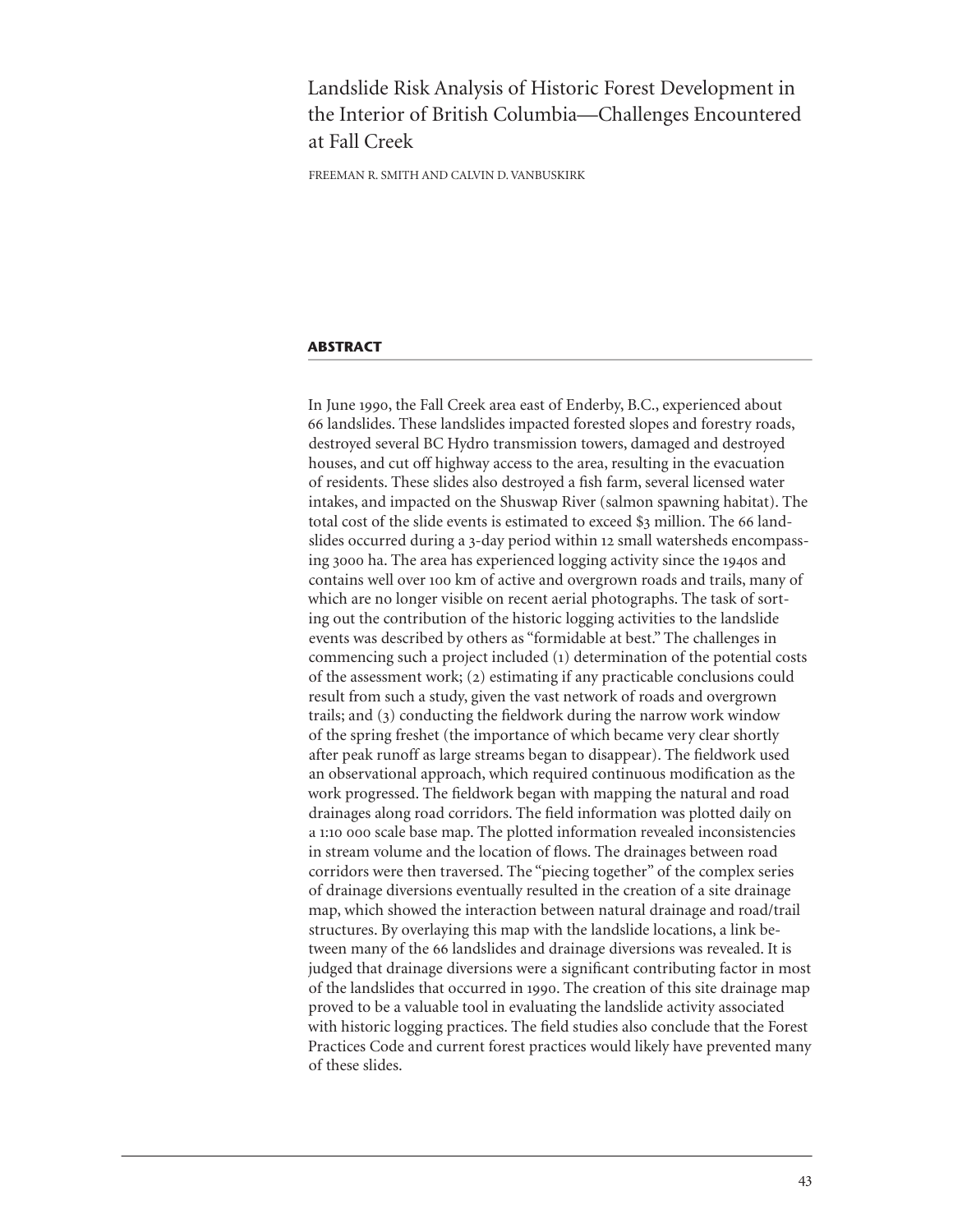Most landslides in the southern Interior of British Columbia can be attributed to drainage diversions and concentration of surface and near-surface water flows. This paper summarizes some of the challenges encountered in assessing the landslide risks posed by historic logging activity in one area. This discussion also provides a reminder of the devastating effects that landslides can have in the Interior.

The study area contains several hundred kilometres of active and overgrown roads and trails, many of which are no longer visible on recent aerial photographs. Conducting a risk analysis within an area with so many roads and trails produced several challenges.

### **SITE HISTORY**

The Fall Creek study area is a large face unit on the north side of the Shuswap River, located approximately 15 km east of Enderby, B.C. The area consists of about 25 small drainage basins, most of which are in the order of 100 ha. The area has been subjected to logging activities since the 1940s. In the early 1980s, the steeper forested slopes in the area of the 1990 landslides and the plateau area upslope of the 1990 landslides were subject to clearcut harvesting.

From June 11 to 13, 1990, a major spring rainstorm triggered 66 landslides in the Fall Creek area. These events occurred near the end of a long period of above-average precipitation. Most of the precipitation fell as rain, with rain on snow occurring above approximately 1300 m elevation. The landslides damaged or destroyed:

- homes and private property (vehicles and equipment)
- several BC Hydro transmission structures
- telephone lines
- water intake structures
- forested slopes
- access roads

Channel avulsion resulted in some landslides and subsequent flooding, which impacted a local fish farm and other small businesses, and delivered sediment into the Shuswap River (important fish habitat). The landslide and flooding events cut off highway access to the area. Many people left the area on foot and some were evacuated by helicopter.

On June 11, landslides destroyed three hydroelectric transmission towers, cutting off the power supply from the Revelstoke Dam. Both of the 500 kV transmission lines were down for 3 days and one line was down for 2 weeks. The loss of revenue to BC Hydro was estimated to be in the millions of dollars per hour. The total cost of the landslide damage in the Fall Creek area not including the BC Hydro revenue loss is estimated to be over \$8 million.

On June 12, the same storm event had devastating effects east of Kelowna at Philpott Road, which included loss of life (Cass et al. 1992).

Following the Fall Creek landslide events, the Provincial Emergency Program (pep) retained a geotechnical engineering consultant to assess the area.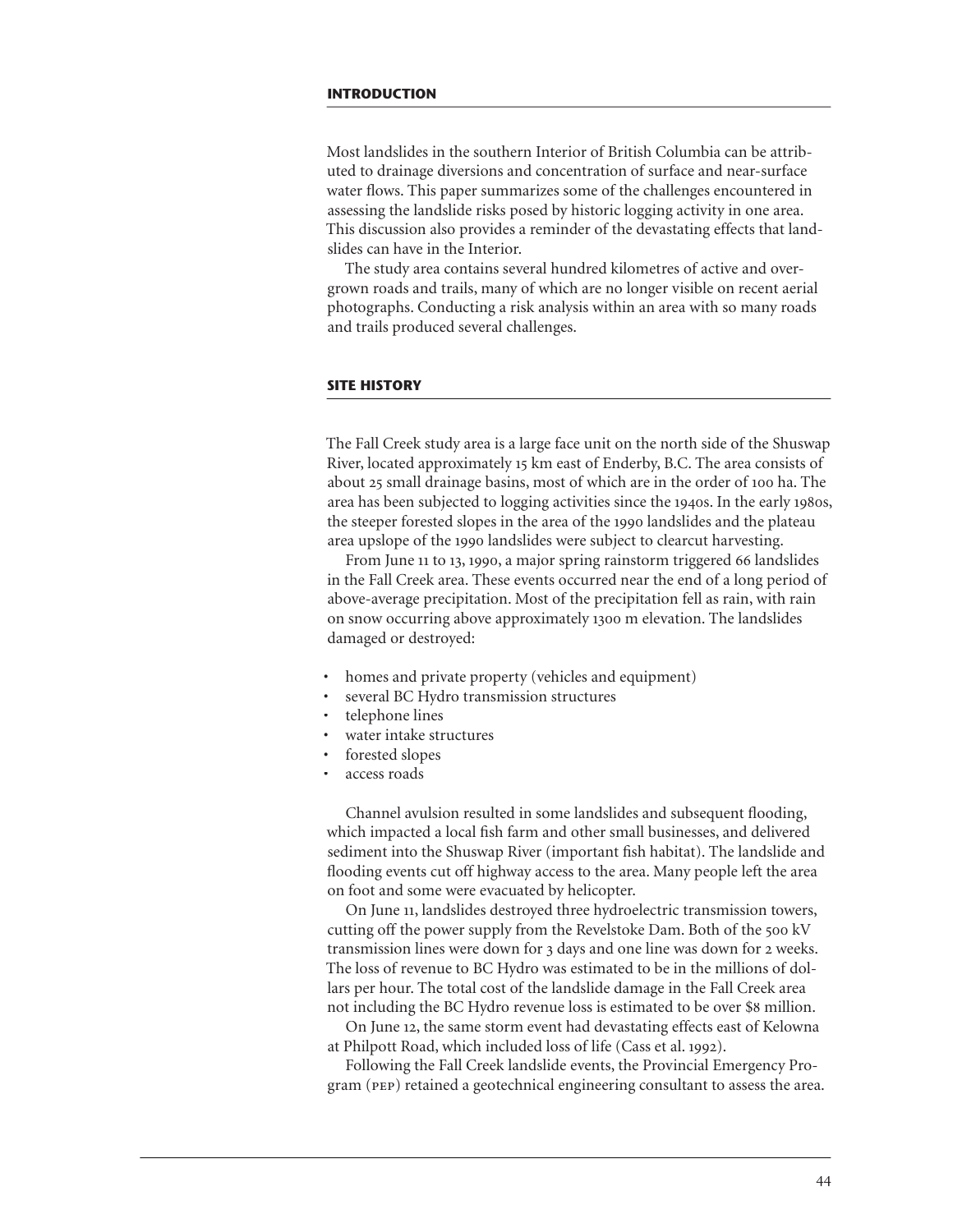The consultant concluded that the preferred way to protect residents at the bottom of the slopes would be to relocate some homes and construct deflection and training berms to divert future landslides. They also recommended that road structures and drainage issues related to past upslope development be assessed in the field (Thurber 1990a, 1990b).

In 1998, Riverside Forest Products and the B.C. Ministry of Forests approached Terratech Consulting Ltd. to conduct a joint terrain stability mapping and landslide risk analysis study of about 35 000 ha in the Hunters Range area, which included the Fall Creek area. The task was to identify and, if possible, develop remedial measures to reduce the landslide risks from historic logging activities (non-status roads) that are not covered by the current Forest Practices Code. The risk analysis of Hunters Range quickly focused most of its efforts in the Fall Creek area.

### **CHALLENGES ENCOUNTERED**

The three main challenges encountered included (1) creating a realistic budget,  $(2)$  creating a base map, and  $(3)$  scheduling (timing) of the fieldwork.

At the outset, project budgets were requested for all of the stages, from the beginning office stage to the final prescription stage. During the office portion of the risk analysis,<sup>1</sup> the large number and extent of old roads and trails were noted and the task of assessing the influence of the past development on terrain stability appeared to be daunting. Air photos and 1:20 000 scale topographic maps provided little information regarding the present drainage conditions and could not be relied upon to prepare a budget. Drainage diversions, plugged ditches, cross-ditches, and water concentrations typically cannot be seen on air photos. With hundreds of kilometres of roads and trails, pullback and/or re-contouring all of the roads and trails was considered counter-productive (potentially creating more problems) and very expensive. It was considered unlikely that all the old roads and trails would be deactivated. Accordingly, no practical method to prepare cost estimates for assessing this face unit (multiple drainage basins) with the complex road networks was considered feasible. Cost estimates for these assessments on a per-hectare or per-kilometre basis were considered to be unrealistic. (Perhaps when dealing with a single, linear feature upslope of an identified resource, such as a mainline road upslope of a fish-bearing river, a cost per kilometre estimate could be provided.) Preliminary fieldwork was completed before preparation of a budget for field assessment. Completion of terrain hazard and risk analysis projects in complex "face **Budgeting**

unit" areas should include budgets for a pre-field office phase, a preliminary fieldwork phase, a final fieldwork phase, and a reporting and prescription phase. The budget for subsequent phases may not be realistically estimated without the benefits of the results of the previous phase.

The identification of both existing and potential drainage diversion sites associated with past road and trail construction is a ground-intensive procedure. This work is often made more difficult (and time consuming) because **Base Maps**

1 Risk Analysis: for definition see CSA (1997).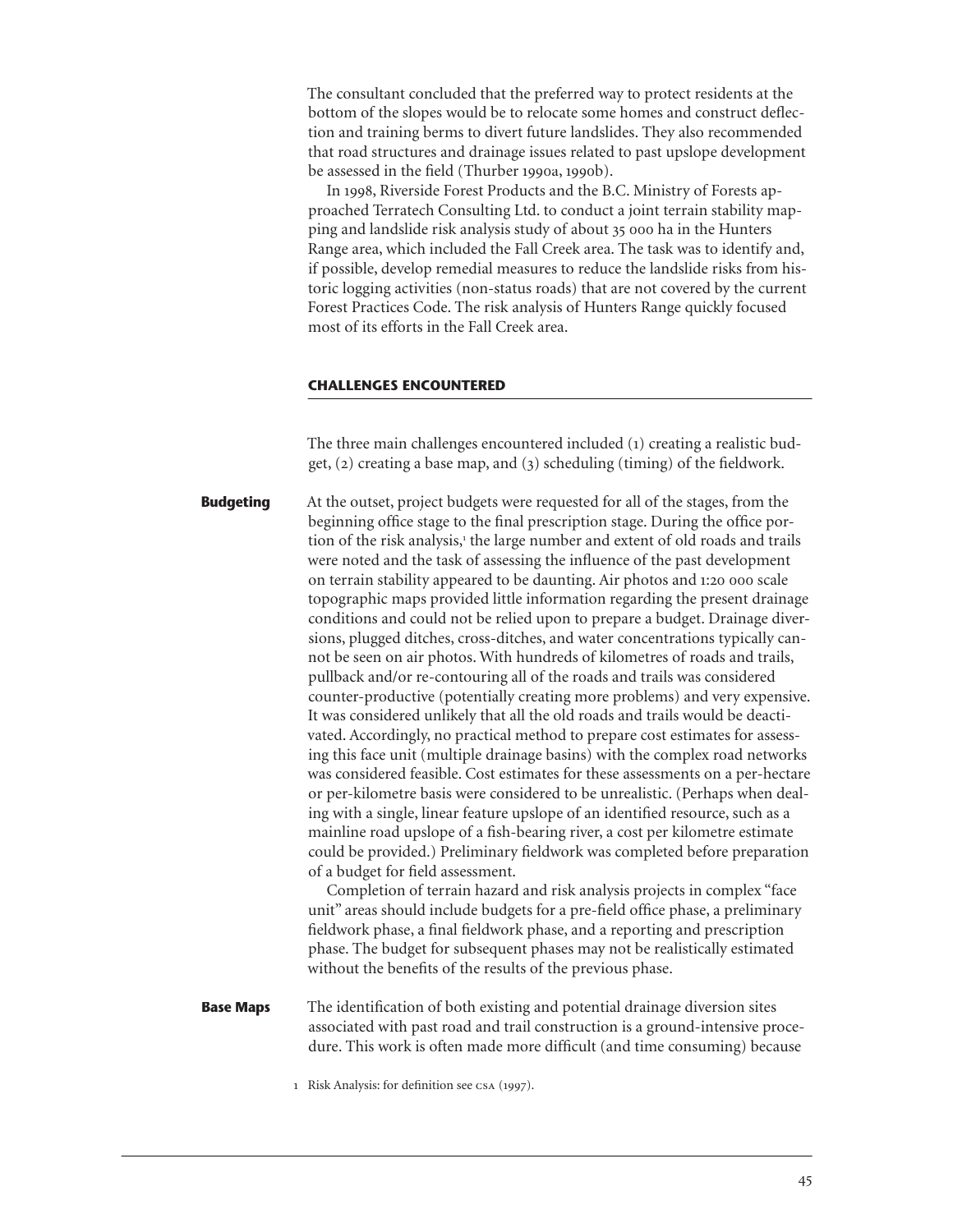of the lack of high-quality topographic or planimetric maps showing the location of the old roads and trails and the revegetation of the trails and roads. The detail and reliability of the topographic and planimetric information on the readily available TRIM (Terrain Resource Inventory Mapping) maps is significantly less than that required to assess the impacts and potential impacts of past forest development activity on site drainage and slope stability conditions. The use of historic aerial photographs is essential for the identification of past or recent landslide activity downslope of road and trail sites. As new roads are constructed within a given area, the pattern of the older roads and trails becomes obscured. As a result, the analysis requires the use of multiple years of historic air photos. Given that the scale of most air photos is between about 1:15 000 and 1:30 000, trails associated with ground-based and selective timber harvesting become difficult to delineate. In many areas within the Fall Creek study, trails were noted to be spaced as close as 20 m apart. These issues make the analysis of the spatial relationship between the road and trail drainage issues and landslide or potential landslide sites difficult to resolve and time consuming. These problems are compounded in areas of multiple landslide events and extensive historic development activity, as in the Fall Creek area.

To address some of the challenges of assessing the existing road and trail drainage issues in the Fall Creek area, a detailed topographic map of the area was prepared. This map was prepared from both 1990 and 1994 aerial photography, with additional planimetric information on road and trail locations being obtained from older photography (dating to about 1970). This map was prepared at a scale of 1:5000 and has a contour interval of 5 m. By plotting the field information regarding road and trail drainage issues on this map, a high degree of correlation was noted between the landslide locations and the presence of upslope drainage diversions. In addition, some additional target sites (sites of potential drainage concerns that could impact on the downslope resources) were identified after the final map was prepared.

It is suggested that when performing risk analyses for face units, highquality topographic base maps with detailed planimetric information be prepared.

During the preliminary fieldwork (spring of 2000), site drainage information was collected along the drivable roads. This information was compiled onto a base map to form a "site drainage map" at a 1:5000 scale. As a result of this work, it was concluded that existing and potential drainage diversions posed a clear landslide risk to the downslope values considered in the study. Following the creation of a site drainage map, foot traverses of the streams and diverted drainages between the drivable roads were undertaken to tie together the drainage details. During the fall, it became apparent that fieldwork outside of the effective (freshet) work window was not reliable. Ditch and stream flows were not readily visible. Water flows noted in swales and flowing down roads earlier during the freshet had dried up. The connections between altered drainage and past instability that was obvious during the freshet became obscure in the fall. It was unclear in the fall whether a visible diversion scour path was active or an old feature that subsequent road works had corrected. The window of time for effective observation was over. In the Interior, the fall runoff conditions are generally not similar to the spring runoff conditions. Given the difficulty and uncertainty with assessing surface water flows in the late summer and early fall, some of the final fieldwork was delayed until the spring of 2001. **Scheduling of Fieldwork**

46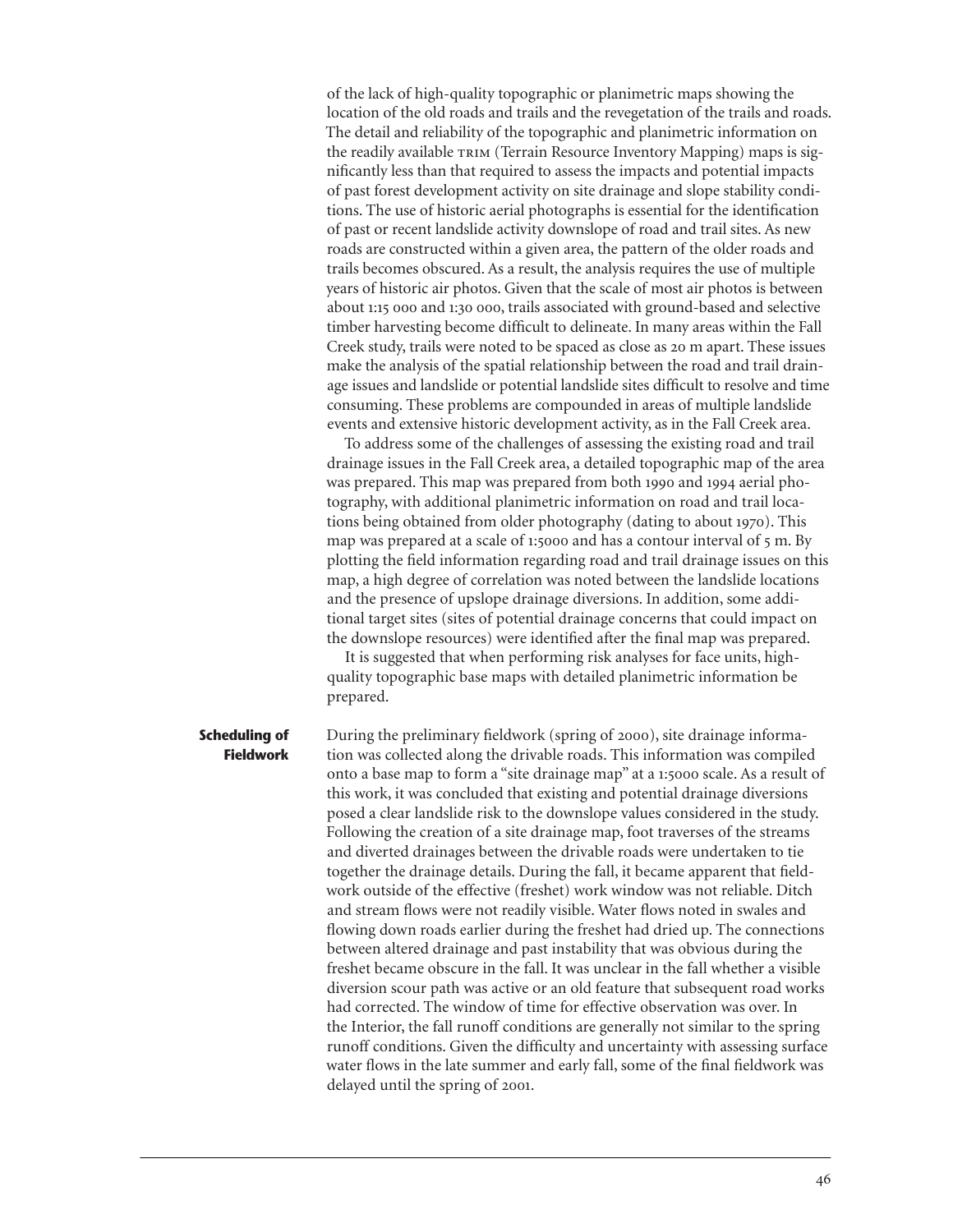It is suggested the fieldwork for conducting risk analyses not be undertaken outside of the spring freshet season in the Interior.

# **RESULTS**

A total of 66 landslides were noted to have occurred during a 3-day period. Landslides in 10 of the 25 watersheds impacted resources or values in the valley bottom. By superimposing the site drainage information onto the landslide location information, it became apparent that a significant number of the landslide sites appeared to be linked to drainage diversions. Some diversions were judged to be linked to three or more landslides as the diverted flows cascaded down the slope across roads and trails. For example, it is possible that the loss of drainage control in the upper reaches of Newman Creek contributed to between 10 and 15 of the reported 66 landslides that occurred in June 1990. These particular landslides contributed to debris flow activity within existing drainages, which impacted several houses, private property, the Mabel Lake Road, and Shuswap River. Had properly placed culverts, cross-ditches, and swales been incorporated into the road network, a significant number of observed diversions may have been prevented. Note that most of the landslides, which initiated at higher elevations  $(>1100 \text{ m})$ , appeared to be natural events (i.e., they were not linked to development activity). Some of the landslides on the steeper slopes in the developed areas also appear to have been natural events.

### **DISCUSSION**

The risk analysis work carried out within the Hunters Range (Fall Creek area) identified a number of sites and areas that pose a significant risk to one or more of the resources considered within this study. The risks posed by most of these sites are related to the existence of, or potential for, surface water or near-surface water flow concentration and diversion onto unconditioned, moderately steep to steeply sloping terrain. The field review of a number of the existing landslides located within, and downslope of, past areas of forest development (typically where roads and trails change natural drainage patterns) suggests that  $\geq 60\%$  of the landslides can be attributed to one or more of the following site conditions:

- a lack of a coordinated drainage system;
- poorly installed drainage structures;
- improperly located drainage structures; or
- poorly maintained drainage structures.

As many of the landslides noted in the field could be readily linked to drainage problems, the risk analysis focused on the identification of existing and potential drainage diversions or concentrations. These situations are judged to represent a short-term<sup>2</sup> risk, where landslide activity could be initiated as a result of the next spring freshet or significant rainfall event. It was concluded that repairs to drainage problems would significantly reduce the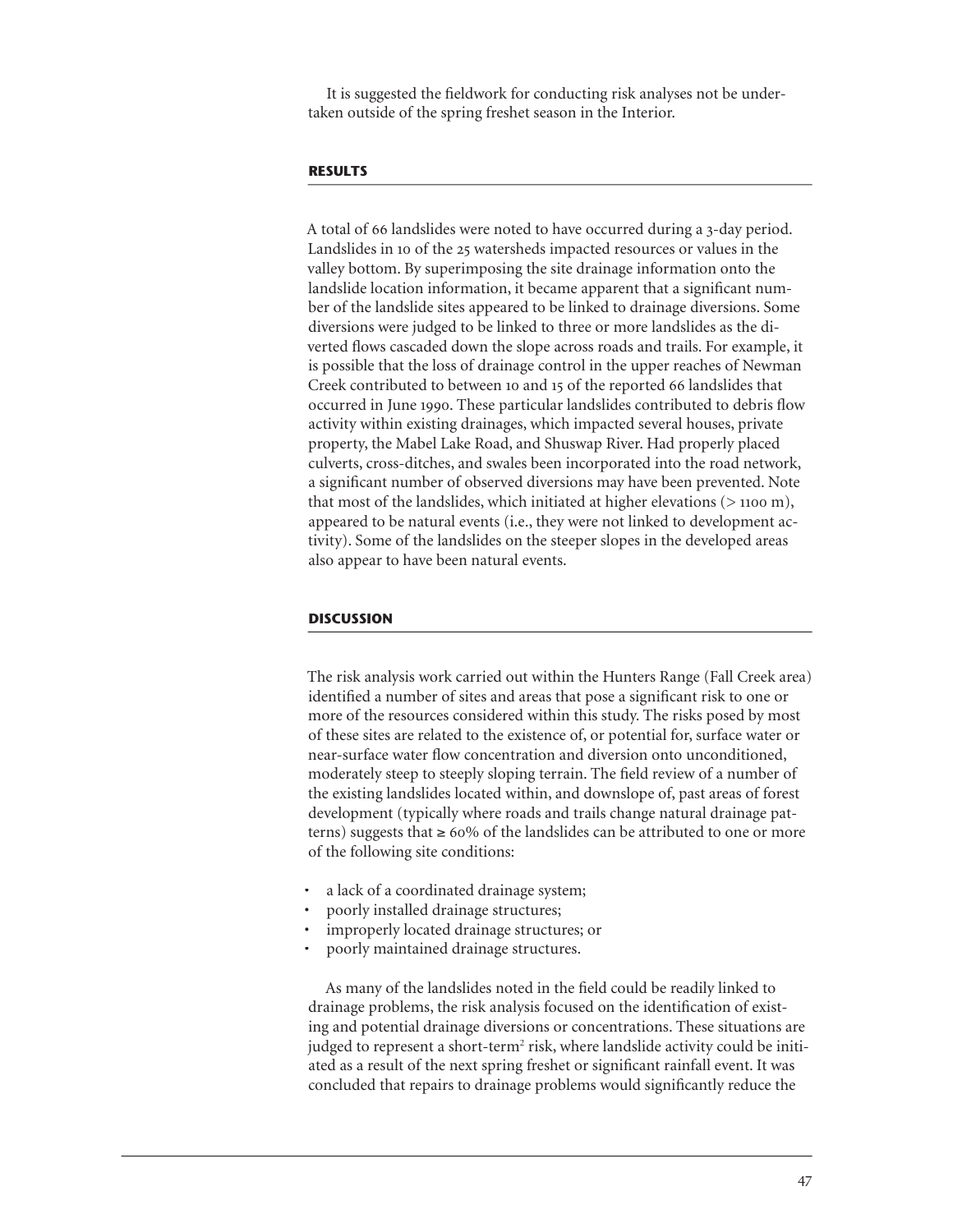likelihood of landslide activity and should be undertaken prior to considering long-term<sup>2</sup> issues such as perched fills (oversteepened road fill reinforced by organic debris).

In recent years, wood-supported fills have been pulled back and in many cases the materials have been end-hauled to dump sites. This approach to landslide hazard mitigation and risk management is expensive. Significant funds are required for the pullback of wood-supported fills to reduce the landslide hazards and risks within a given area. A more cost-effective riskmitigation strategy would be to address drainage problems. In many cases, landslide hazard mitigation projects requiring drainage works often include extensive fill pullback programs. This significantly increases the cost estimates of most projects, resulting in the deferral of both the drainage and fill pullback work. This leaves the "short-term" hazards (and risks) related to drainage not mitigated.

# **SUMMARY**

The risk analysis work conducted within the Fall Creek study area has illustrated the importance of establishing and maintaining good drainage control on all roads and trails. The loss of control on a single stream channel can lead to extensive landslide activity and damage to forest land and other downslope resources. Depending on the location of the diversion and the extent and condition of the roads and trails downslope of the diversion site, a single diversion can result in multiple landslide events.

Based on the results of the Fall Creek risk analysis work, it is suggested that the following procedure be considered for landslide risk analysis projects in areas of past forest development in the Interior:

- 1. Identify the areas where high-value resources are located. This may be considered to be the point or area of interest (ai).
- 2. Identify areas or zones upslope of the AI that include slope stability class III, IV, or v terrain and that have been subjected to past forest development activity or have had forest development upslope. This will require the use of existing maps and both recent and historic aerial photographs.
- 3. Collect or prepare high-quality maps of the area that show the existing road and trail locations and existing stream channels.
- 4. Conduct field mapping of the site drainage conditions during the spring freshet and collect detailed information on the existing road/trail drainage network. This should include, but not necessarily be limited to:
	- road grade (adverse vs. favourable), swale locations, drainage divide locations, and cross-ditch and water bar (and reverse water bar) locations;
	- culvert locations and conditions, and ditch locations and conditions;
	- direction of ditch line flow, seepage locations, stream channel locations, and location of ponded water;
	- evidence of water diversion, stream erosion or deposition, and scour on road surface, cutslope, or fillslope;
- 2 Short-term risk is used to describe a higher level of risk associated with a short return period event. Long-term risk is used to describe a lower level of risk, associated with a long return period event. See RIC (1996).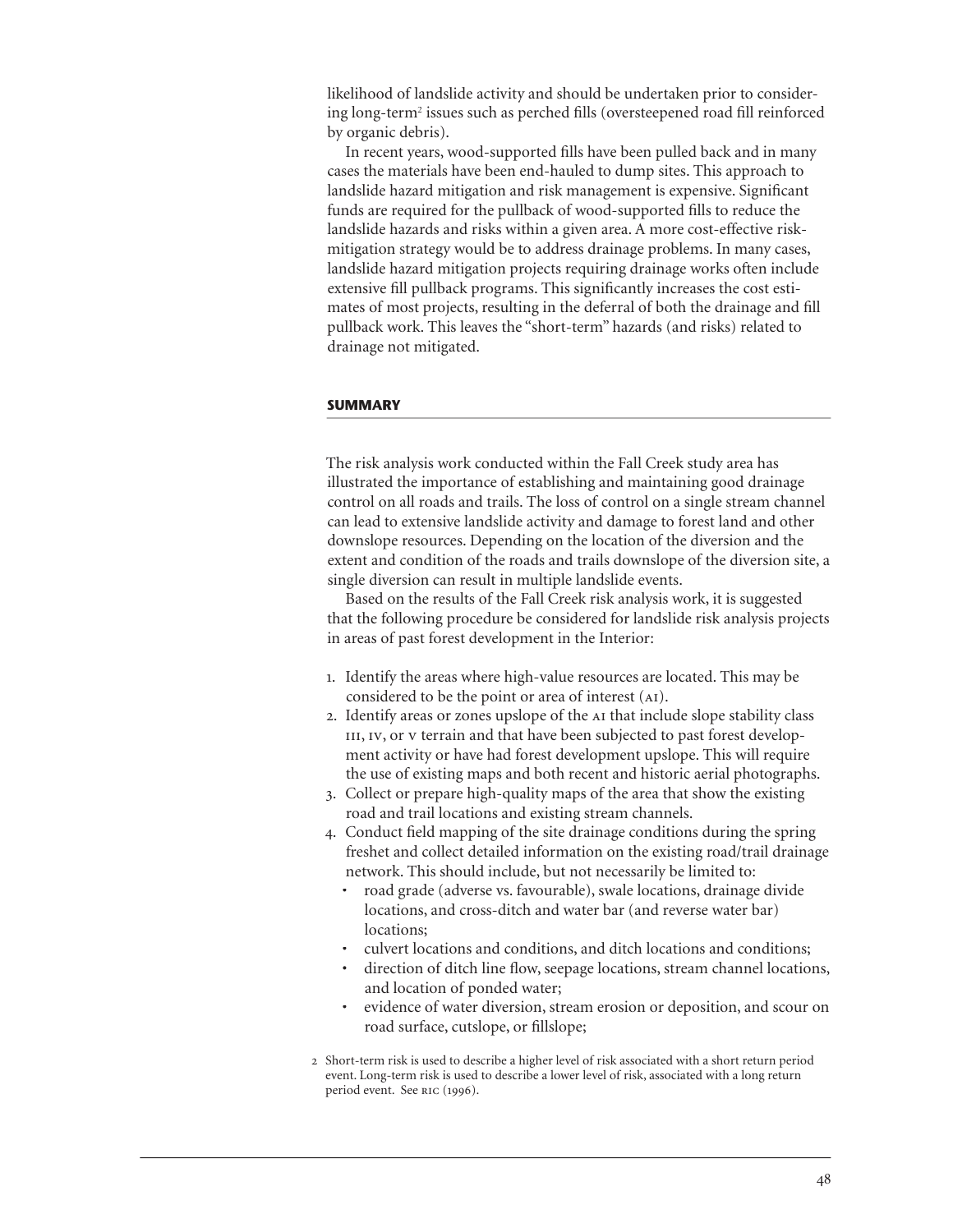- landslide activity from cutslope or fillslope, excessive flows down ditch line, and excessive (particularly unconfined) flows over the cutslope and fillslope;
- evidence of recent repairs to culvert or other structures, and additional or replaced culverts; and
- dry channel locations with evidence of past flow, and natural swale or gully location (that presently may not have flows).
- 5. Compile this site drainage information onto the base map and determine if other areas (perhaps with more difficult access) should be assessed in the field.
- 6. Traverse all stream channel reaches (including non-classified drainages) that extend through the areas of past development.
- 7. Assess in the field the potential for drainage diversions to occur and the likelihood that landslides will be triggered.

## **CONCLUSION**

Drainage concentrations and diversions are responsible for most of the development-related landslides in the southern Interior. Understanding the interaction between natural and development-related drainage is critical in analyzing landslides within and downslope of development. Figure 1 illustrates the relationship between resource values, development, and terrain, and how these components should be addressed in landslide risk analyses.



fi gure 1 *Method of analyzing landslide risk in areas of historic forest development.*